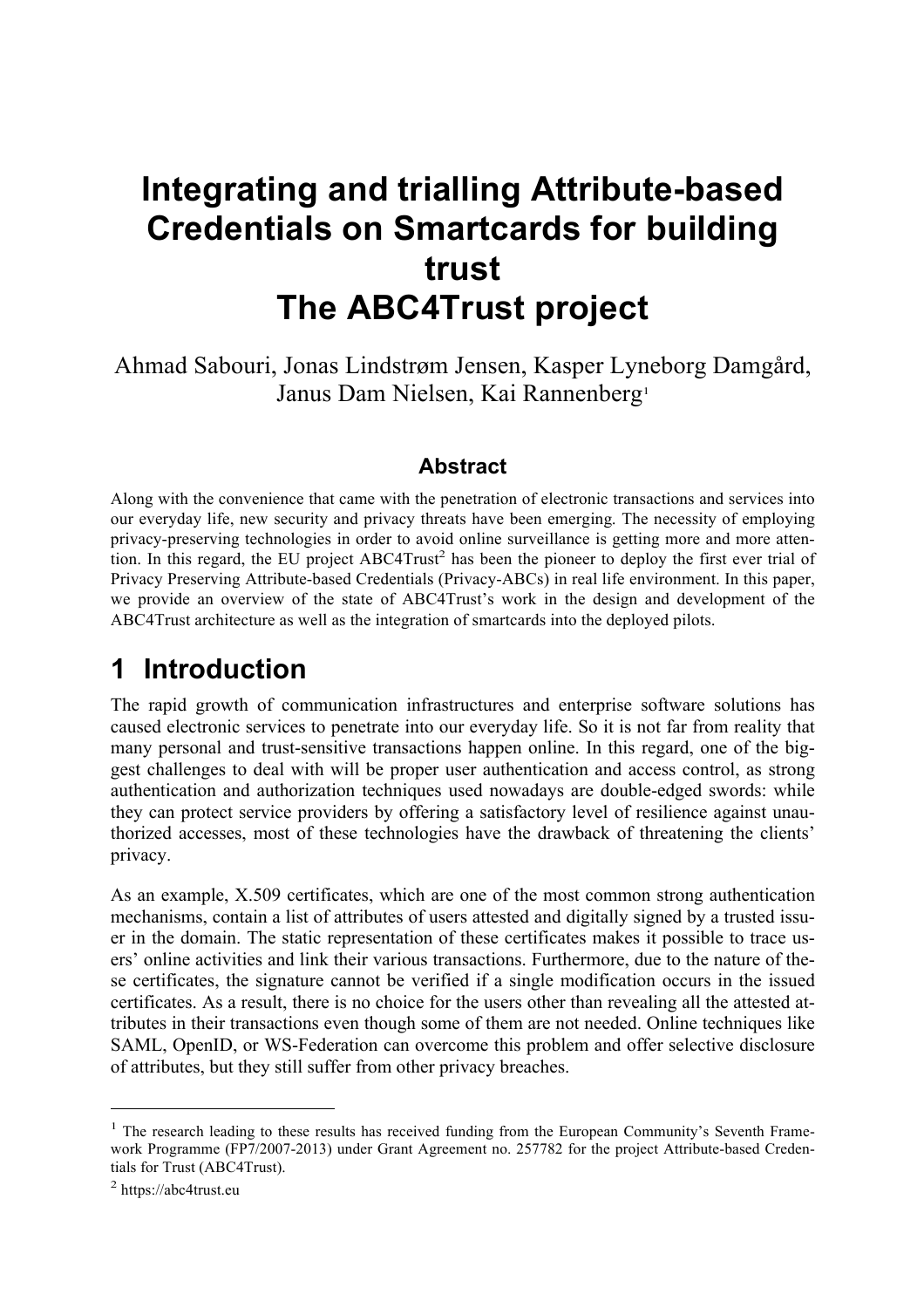Taking OpenID as an example, the OpenID Provider is actively involved in the authentication process. This means the users cannot access a service without the OpenID Provider learning about that transaction. Therefore, the OpenID Provider knows about every authentication session and it can profile the users based on their requested services. On the other hand, when a service provider employs OpenID to authenticate its users, the OpenID Provider can monitor the service provider's business as well and build a profile based on the number of authentication requests and the information it has about the requesting users. In addition to these privacy threats for users and service providers, there is a risk of impersonation of the user by the OpenID Provider, since the user does not have an active involvement in the information exchange process between the OpenID Provider and the service provider.

This paper provides an overview of ABC4Trust's results so far in deploying trials for privacy enhancing technologies and integrating smartcards into the pilots. We start with a brief introduction of Privacy Preserving Attribute-based Credentials (Privacy-ABCs) and their life-cycle in Section 2. Then in Section 3, we present the proposed architecture by ABC4Trust for Privacy-ABC systems. Section 4 describes the trials where ABC4Trust brings Privacy-ABCs into practice. In Section 5, we shortly talk about the Reference Implementation of the proposed architecture, and later elaborate on the integration of smartcards into our scenarios in Section 6. We conclude the paper with an outlook in Section 7.

# **2 Privacy Attribute-based Credentials**

Privacy Preserving Attribute-based Credentials (Privacy-ABCs) are elegant techniques to cope with the problems we introduced in the previous section. They can offer strong authentication and a high level of security to service providers, while users' privacy is preserved, so the follow the paradigm of Multilateral Security [Rann00]. Users can obtain certified attributes in the form of Privacy-ABCs, and later derive unlinkable tokens that only reveal the necessary subset of information needed by the service providers.

Over the past years, there have been several proposals on how to realize a Privacy-ABC system [Chau85, Bran93, CaLy01, CaLy04]. However, there was no commonly agreed set of functions, features, formats, protocols, and metrics to gauge and compare these Privacy-ABC technologies, and it is hard to judge the pros and cons of the different technologies to understand which ones are best suited to which scenarios [CKL+11]. ABC4Trust provides definitions of Privacy-ABCs' concepts such as pseudonyms, credentials, (key-) binding and the processes of issuance, presentation, revocation and inspection, presenting a complete overview of the life-cycle of Privacy-ABCs.

A **Credential** is defined to be "a certified container of attributes issued by an **Issuer** to a **User**" [CKL+11]. An Issuer vouches for the correctness of the attribute values for a User when issuing a credential for her. For example, a university can issue an "Enrolment Credential" for a student, which contains several attested attributes such as firstname, lastname, matriculation number and the enrolment year.



**Figure 1:** A Sample Presentation Scenario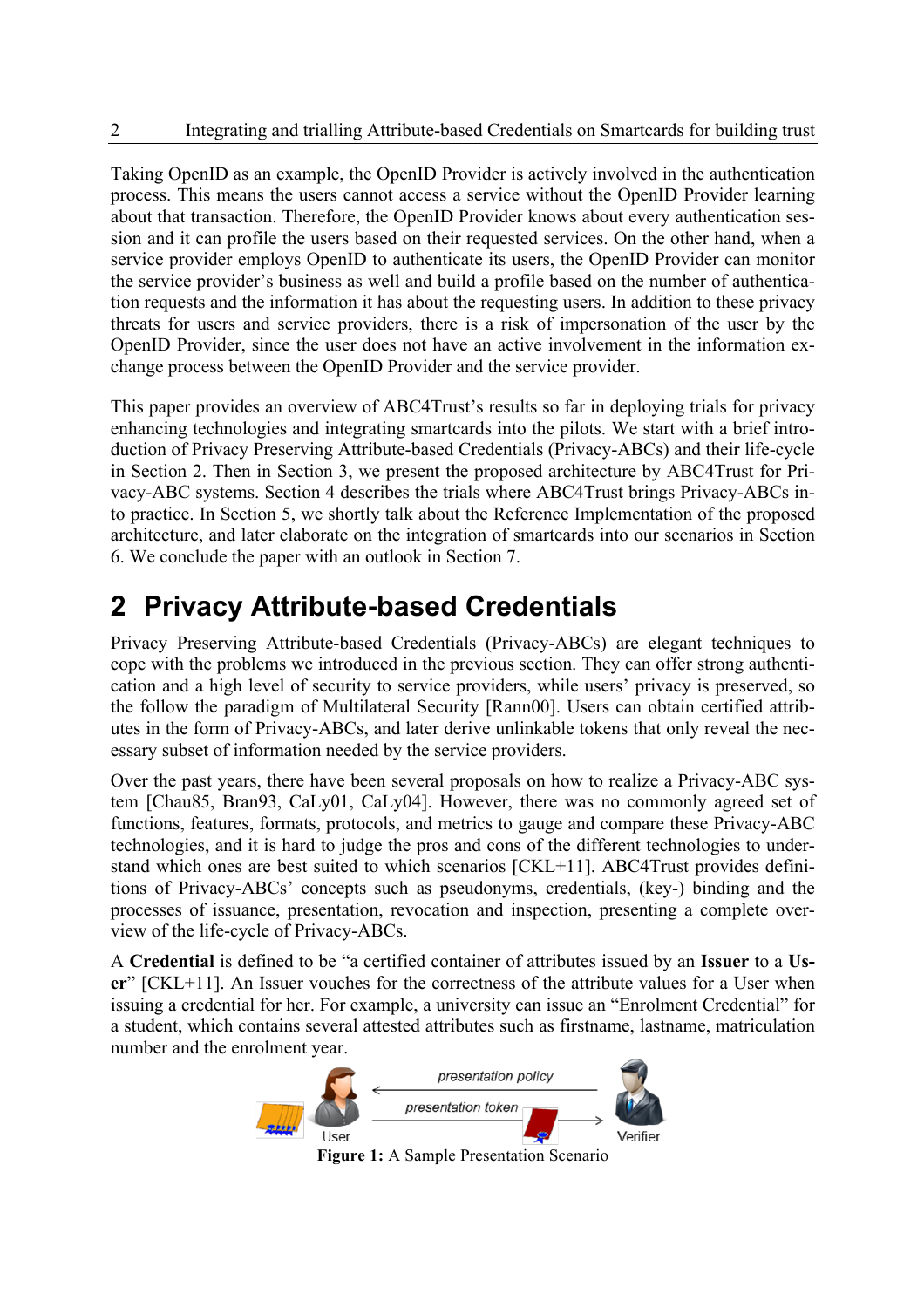A typical authentication scenario using Privacy-ABCs is shown in Figure 1 where a User seeks to access an online service offered by a Service Provider. The Service Provider performs a socalled Verifier role and expresses its requirement for granting access to the service in form of a **Presentation Policy**. In the next step, the User needs to come up with a combination of its credentials to derive an acceptable authentication token that satisfies the given policy. When the Verifier confirms the authenticity and credibility of the **Presentation Token**, the User gets access to the corresponding service.

Presentation tokens based on Privacy-ABCs are cryptographically proven to be unlinkable and untraceable, meaning that Verifiers cannot tell whether two presentation tokens were derived from the same or from different credentials, and that Issuers cannot trace a presentation token back to the issuance of the underlying credentials. Furthermore, since the User is actively involved into the generation of Presentation Tokens, there is no risk of user impersonation introduced by the other parties.

After this brief introduction of Privacy-ABC scenarios, we quote a more detailed description of the involved entities in the life cycle of Privacy-ABCs and demonstrate in Figure 2 their interactions as Deliverable 2.1 of ABC4Trust [CKL+11] presents them:



**Figure 2:** Privacy-ABCs' entities and their interactions [CKL+11]

- "The **User** is at the centre of the picture, collecting credentials from various Issuers and controlling which information from which credentials she presents to which verifiers. The human User is represented by her User Agent, a software component running either on a local device (e.g. on the User's computer or mobile phone) or remotely on a trusted cloud service. The User may own special hardware tokens to which credentials can be bound to improve security. In identity management literature, the User is sometimes referred to as the requestor or the subject.
- An **Issuer** issues credentials to Users, thereby vouching for the correctness of the information contained in the credential with respect to the User to whom the credential is issued. Before issuing a credential, the Issuer may have to authenticate the User, which it may do using Privacy-ABCs, using a different online mechanism (e.g., username and password), or using out-of-band communication (e.g., by requiring the User to physically present herself at the Issuer's office). In the identity management literature, the Issuer is sometimes referred to as the identity provider or attributes authority.

Janus **Delet** 

Janus **Delet**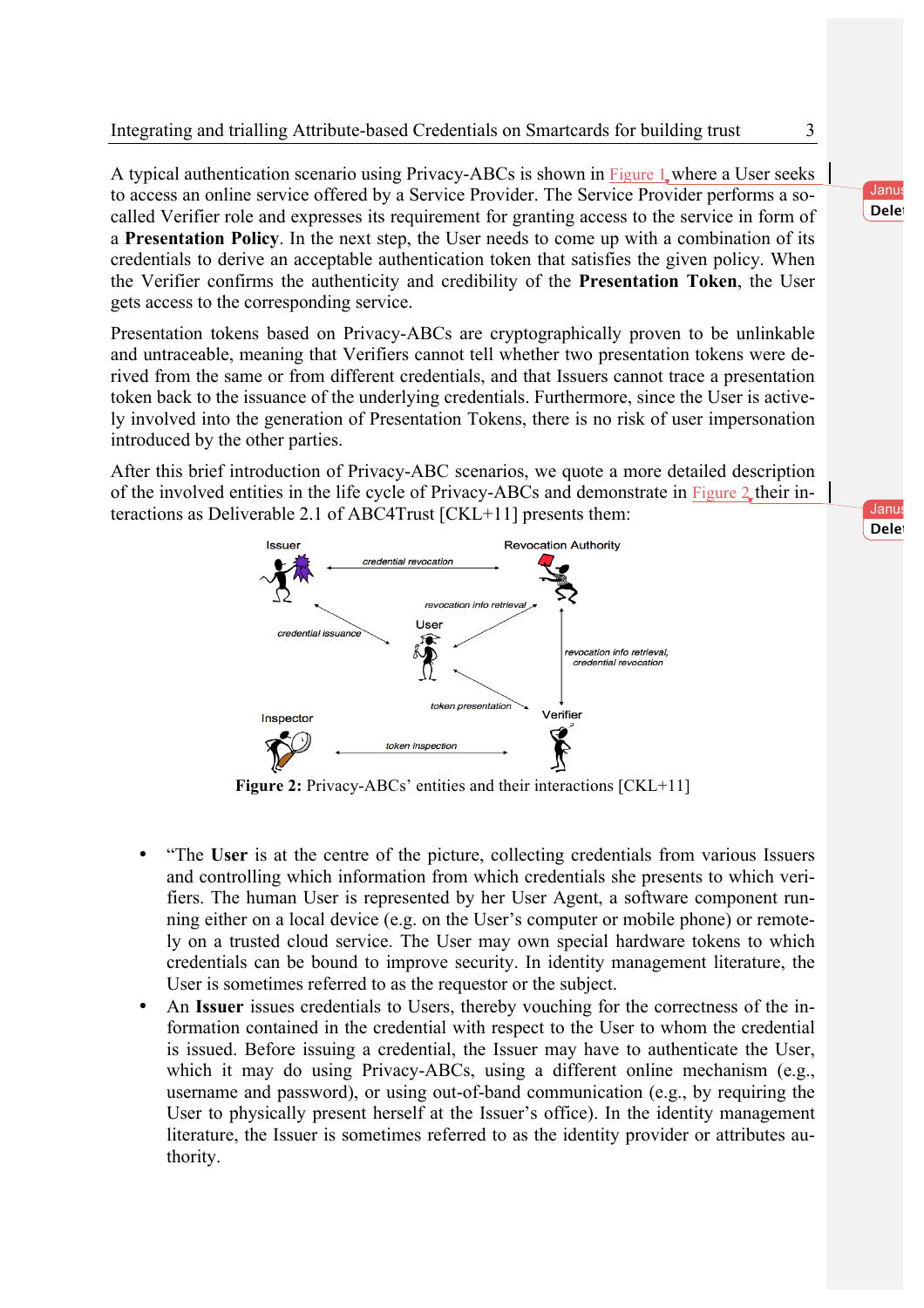- A **Verifier** protects access to a resource or service that it offers by imposing restrictions on the credentials that Users must own and the information from these credentials that Users must present in order to access the service. The Verifier's restrictions are described in its presentation policy. The User generates from her credentials a presentation token that contains the required information and the supporting cryptographic evidence. In the identity management literature, the Verifier is sometimes also referred to as the relying party, the server, or the service provider.
- A **Revocation Authority** is responsible for revoking issued credentials, so that these credentials can no longer be used to generate a presentation token. Both the User and the Verifier must obtain the most recent revocation information from the Revocation Authority to generate, respectively verify, presentation tokens.
- An **Inspector** is a trusted authority who can de-anonymize presentation tokens under specific (and extreme) circumstances. To make use of this feature, the Verifier must apriori specify in the presentation policy, which Inspector should be able to recover which attribute(s) under which circumstances. The User is therefore aware of the deanonymization options when the token is generated and actively participates to make this possible; therefore the User can make a conscious decision based on her trust in the Inspector."

# **3 The ABC4Trust Architecture**

The architecture has been designed to decompose future (reference) implementations of Privacy-ABC technologies into sets of modules and specify the abstract functionality of these components in such a way that they are independent from the cryptographic mechanisms used underneath. As a result, application developers can integrate the reference implementation of the ABC4Trust architecture directly into their applications, without having to know how its layers are internally structured (Section 5). The functional decomposition foresees possible architectural extensions to additional functional modules that may be desirable and feasible using future Privacy-ABC technologies or extensions of existing ones [CKL+11].

Figure 4 depicts a cropped view of the high level ABC4Trust architecture where two of the main actors, namely User and Verifier, interact in a typical service request scenario. As demonstrated in this figure, the ABC4Trust architectural modules are divided into the three abstract layers, namely Application, ABC-Engine (ABCE) and CryptoEngine (CE). The core of the architecture is the ABCE; it provides the necessary APIs to the application layer residing on the top and utilizes the interfaces offered by the CE that constitutes the bottom layer.

To complete the picture an XML-based language framework has been designed so that ABCE peers from different entities of the system, e.g. the User and the Verifier, can communicate in a technology-agnostic manner. Putting all the pieces together, the application layer follows the corresponding steps defined in the protocol specification [CKL+11], calls the appropriate ABCE APIs, and exchanges the given messages with the other parties. Further down in the layers, upon receiving an API call, the ABCE performs technology-agnostic operations, such as matching the given access policy with the user's credentials, interacting with the user in case it is needed, and invoking crypto APIs from the CE in order to accomplish cryptographic operations. Finally the bottom layer CE is where the different realizations of Privacy-ABC technologies appear and provide their implementations for the required features.

Janus **Delet**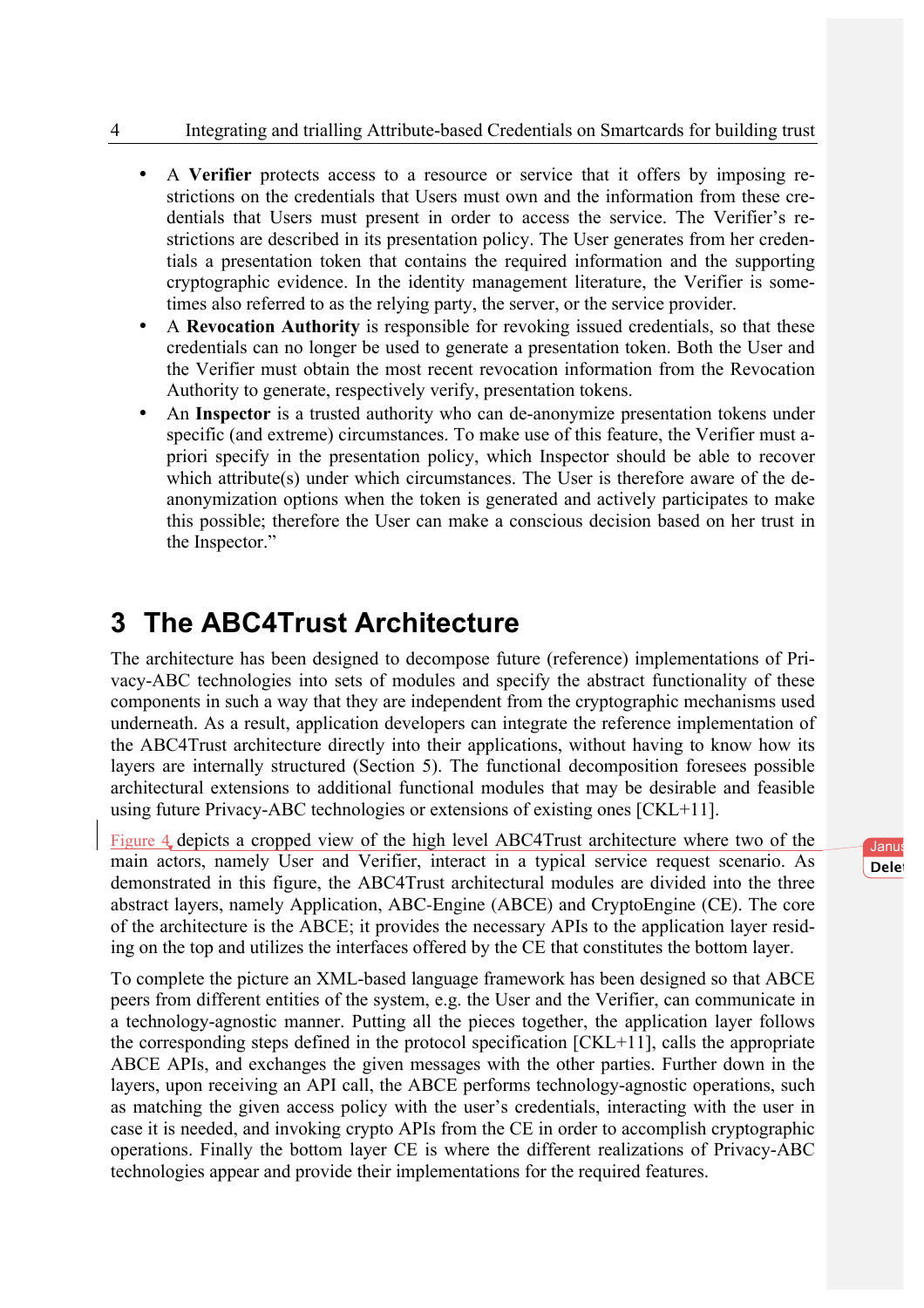

**Figure 3:** ABC4Trust layered architecture [SaKR12]

Going one level deeper in the architecture components, ABC4Trust has designed a new crypto architecture that breaks down the monolithic implementation of CryptoEngines. This architecture decomposes the crypto realization of Privacy-ABCs into a set of building blocks (i.e. signature schemes, range proofs, etc.) and defines the APIs and interfaces between them. As a result one can customize the CE based on the desired features. Furthermore, the new design facilitates co-existence and interoperability of different Privacy-ABCs as it is the case in the second round of ABC4Trust Course Evaluation pilot, where students use Idemix and U-Prove credentials together in one single presentation.

# **4 The ABC4Trust Pilots**

## **4.1 Online Course Evaluation**

A standard practice at the end of each semester in most universities is to collect the opinions of the students who have taken a course and to evaluate different aspects of that course to further improve the quality of education in the future. However, both the students and the professors have legitimate concerns about the process of course evaluation. The students might be worried about their identities being linked to their evaluation forms, and thus resulting in negative impacts on their grades or education records. On the other hand, professors consider a minimum level of participation in the lectures to be necessary for getting the real experience of the course and therefore being eligible to evaluate it. The scenario becomes even more complex in terms of security, privacy, and trust, when electronic evaluation is desired.

In September 2012, ABC4Trust launched its first pilot in the Patras University in Greece focusing on the online course evaluation process. In the designed scenarios Privacy-ABCs were employed to address the aforementioned concerns of the both parties. Whilst the identity and privacy of the students were being protected, the opinions of the students, who had attended more than a certain number of lectures, were collected via the online evaluation portal.

At the beginning of the semester, the pilot participants received a start-up kit containing a smartcard and its PIN (and PUK) code, a smartcard reader, and a One-Time Password (OTP) to access the Identity Management System (IdM). In the first step, they had to visit the IdM and login with their student ID and their OTP, and then register their smartcards with their profiles. When the card was registered, they could authenticate to the IdM using only the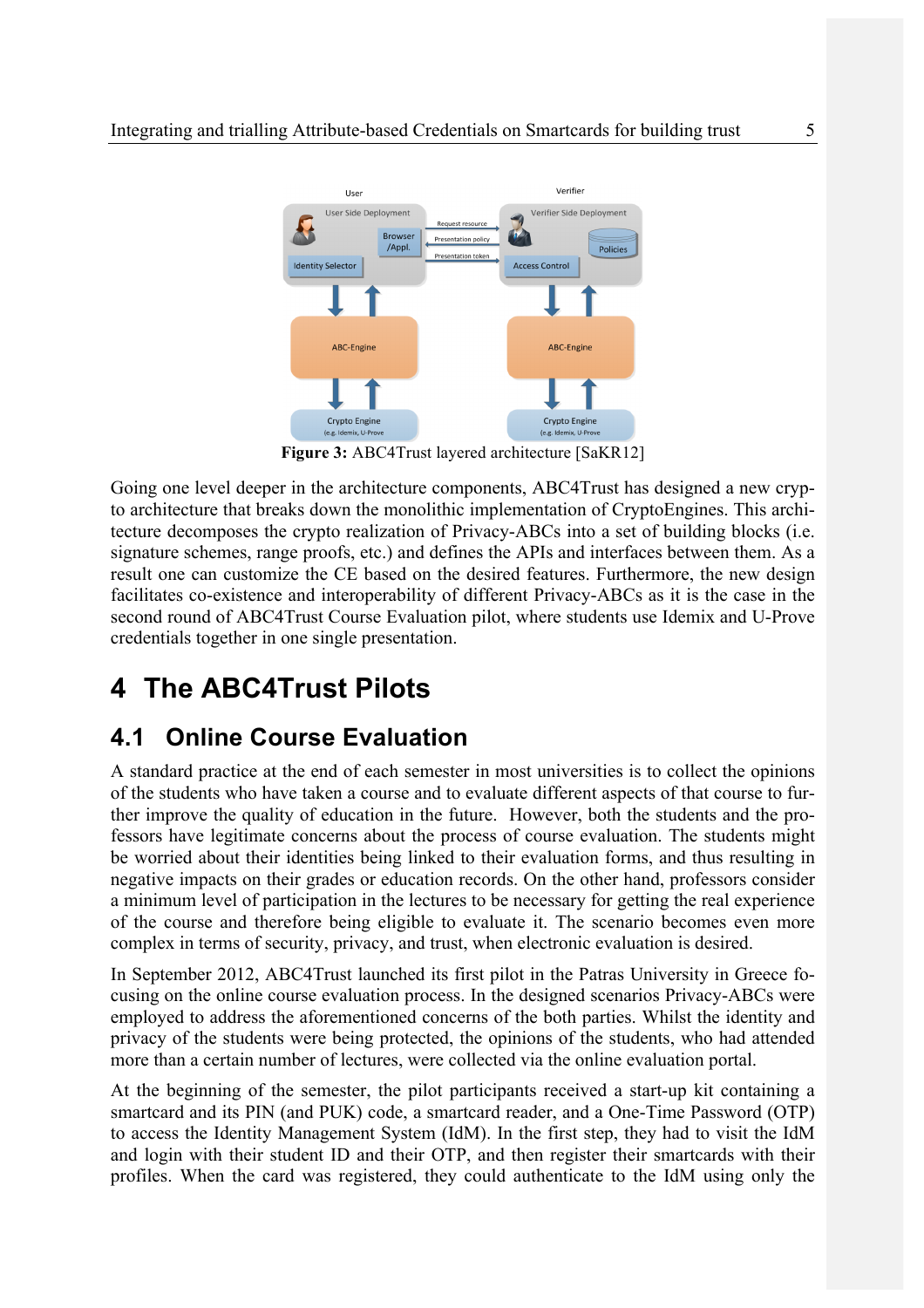smartcard. In the next step, they had to download credentials that certify their enrolment in the university and the course.

After the initialization actions were performed at the beginning of the semester, the students could record their participation in the lectures on their smartcards. Upon entering the lecture room, every student had to swipe her card in front of the device installed in the room in order to collect attendance units for that specific lecture. It is important to mention that these units were collected anonymously, meaning that no identifiable information was transferred to the system, which otherwise might have lead to privacy breaches. Therefore, the attendance records were only stored on the smartcards of the students and not anywhere else.

During the evaluation period, the student could access the evaluation form and submit their opinion if they could prove that 1) they are a student of the university, 2) they are registered in the course 3) they have attended at least a minimum number of the lectures from the course. If all these conditions were met, the smartcard could produce a Privacy-ABCs presentation proof that attested their eligibility to evaluate the course. While it was not possible to link the evaluations to the actual participants, the authentication step was designed based on so-called "scope-exclusive pseudonyms", which gives the opportunity to recognize a returning user and therefore allow her to update her previous submission. By the end of this round of the trial in February 2013, 48 students submitted their feedback about the course using the pilot platform.

A second round of the same pilot was launched in Fall 2013 with 60 participants to further test the Privacy-ABC features developed in ABC4Trust in an actual deployment environment. The newly introduced features include revocation of credentials, blind transfer of attributes between credentials and inspection of tokens (de-anonymization). The scenarios of the first round of this pilot were extended in order to best integrate these new features. More specifically, after the students submit their evaluations, they will receive a new credential that has the student ID blindly transferred to it from the university registration credential in their cards. In other words, they get a certificate of participation in the evaluation bound to them without the system being able to identify the students in the corresponding session. They can later use the new credential to anonymously take part in a tombola. When the winner is selected, her identity will be revealed through the inspection of her token. There is no privacy risk for the winner with regard to the evaluation she provided, as the only information one can learn is that the winner had submitted an evaluation form. More detailed information about this pilot can be found in [ALP+12] and [DGL+12].

## **4.2 School Community Interaction Platform**

According to the 2013 statistics [Find13], 86 to 97 percent of children between the ages of 12 to 15 years in Sweden are accessing the Internet on a daily basis. At the same time, the use of the Internet has become much more common in Swedish schools in recent years. More specifically, the daily Internet use in schoolwork has increased from 11% in 2009 to 53% in 2013 among the students in the above age group. There has been a similar trend in the use of Social Networks. For example, the statistics show that some children start using social networking sites at the age of eight even though there is a higher minimum age requirement (i.e. 13 years for Facebook). Focusing on the age group of 12 to 15 years, a daily visit at Facebook is done by 59% of the boys and 68% of the girls in 2013. The observed growth in use of the Internet and social networks among the Swedish teenagers affirms the choice of the pilot environment by ABC4Trust.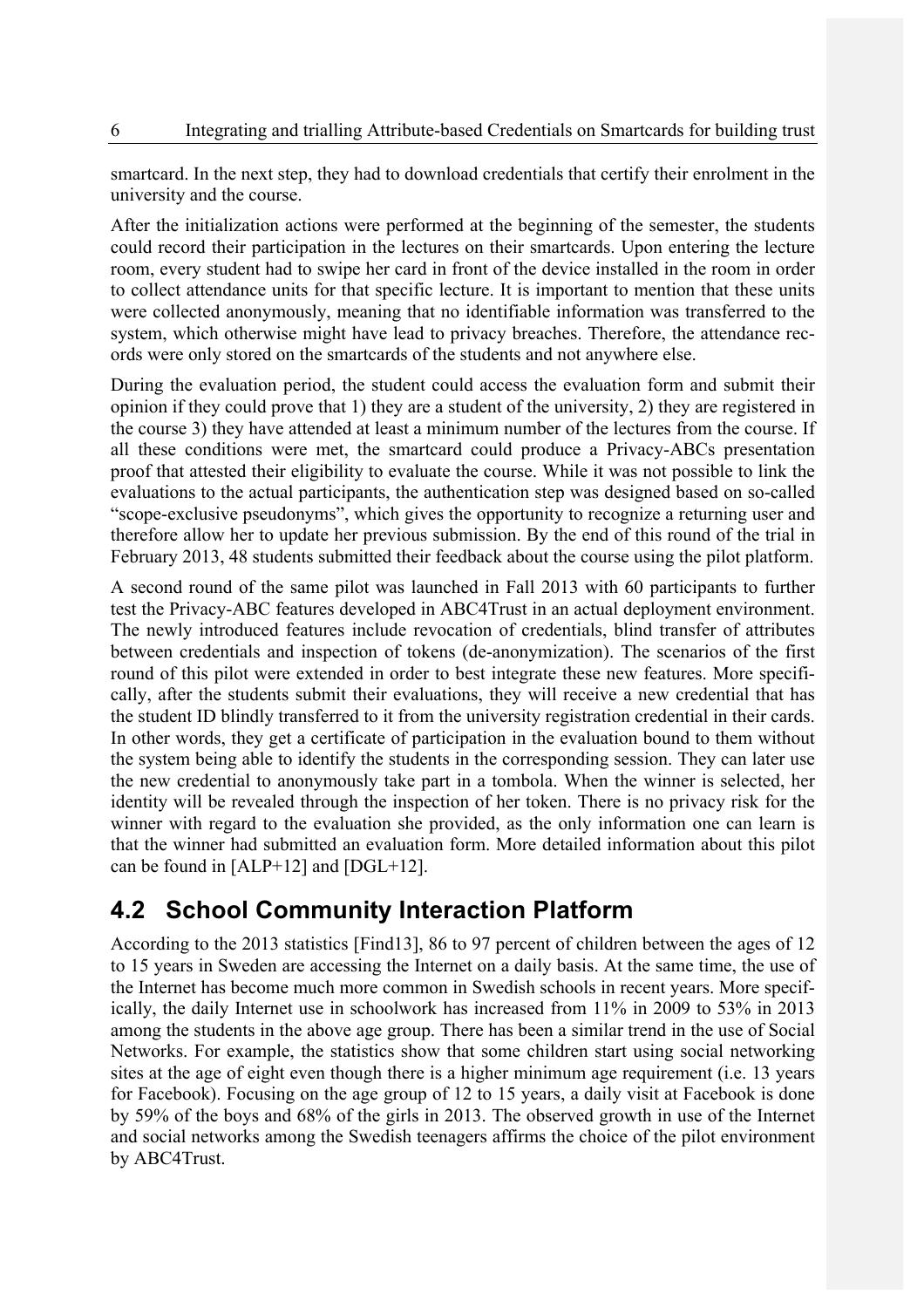The Norrtullskolan school of Söderhamn in Sweden hosts the school trial of ABC4Trust, where a privacy friendly platform, built upon Privacy-ABCs, is deployed to boost the communication between the pupils, their parents and the school personnel. The platform is developed as a web-based application to be used for chat communication, counselling, political discussions and exchange of sensitive and personal data between pupils, parents, and school personnel such as teachers, administrators, coaches, nurses etc.

The community platform uses an abstract model called "Restricted Area" (RA) that provides the virtual environment for the aforementioned activities. Every user can initiate such a private space and define access policies in order to restrict the participation to her desired target group. For example, a teacher can create an RA with "Chat" functionality to collect the opinions of the pupils about his teaching methods and limit the access to this chat room to participants of a specific class. In this case the pupils of that class can join the discussion and stay anonymous under an "Alias" while the other students from the school are prohibited to enter this chat room.

In general, the participants can choose to interact with the system using an alias or their real identity. In this regard, the platform also supports the cases where identification of users is desired. For example, each participant owns a private RA that is used similar to an inbox for receiving messages or documents that are specifically addressed to this person. In order to access this RA, a user must disclose her identity and prove her ownership of the RA. The third type of authentication offered in this platform is conditional anonymity. An RA can be defined to be "Inspectable", meaning that the authentication token gives the possibility to the "School Inspection Board" to reveal the identity of a user under specific (extreme) circumstances that have been announced in advance. In that case, the participants are notified about the nature of this RA before entering it and can decide whether they want to join the activity of not. This mechanism is established to assist the school to fulfil some of its legal obligations such as controlling bullying threats.

All the pilot participants are equipped with smartcards and smartcard readers so that they can use the platform from their personal computers as well as the computers in the schools. The smartcards are preloaded with a set of credentials that specify their basic information such as first name, last name, and birthdate, their roles (i.e. pupil, parent, teacher, nurse, etc.), the classes and courses that the pupils are enrolled in. Consequently, the access policies for the RAs should be defined based on the attributes in the credentials.

Due to the wider range of activities in this trial compared to the university trial, the first round of this pilot started in May 2013 in a smaller scale to better investigate the scalability of the platform and thus be able to address its shortcomings before a larger scale deployment. In this round 24 students used the system to accomplish the given tasks. Their feedback was collected and later reflected in the next deployment. The second round of the pilot was launched in October 2013 with 378 participants consisting of 52 school personnel, 121 pupils, and 205 parents. The trial will continue until the end of January 2014. More detailed information about this pilot can be found in [BGOZ12] and [ABD+13].

# **5 The Reference Implementation**

The main purpose of the reference implementation is to provide a common platform, which exposes a unified architecture for selected Privacy-ABC systems and enable the deployment of the reference implementation in pilots involving actual end-users. Furthermore the refer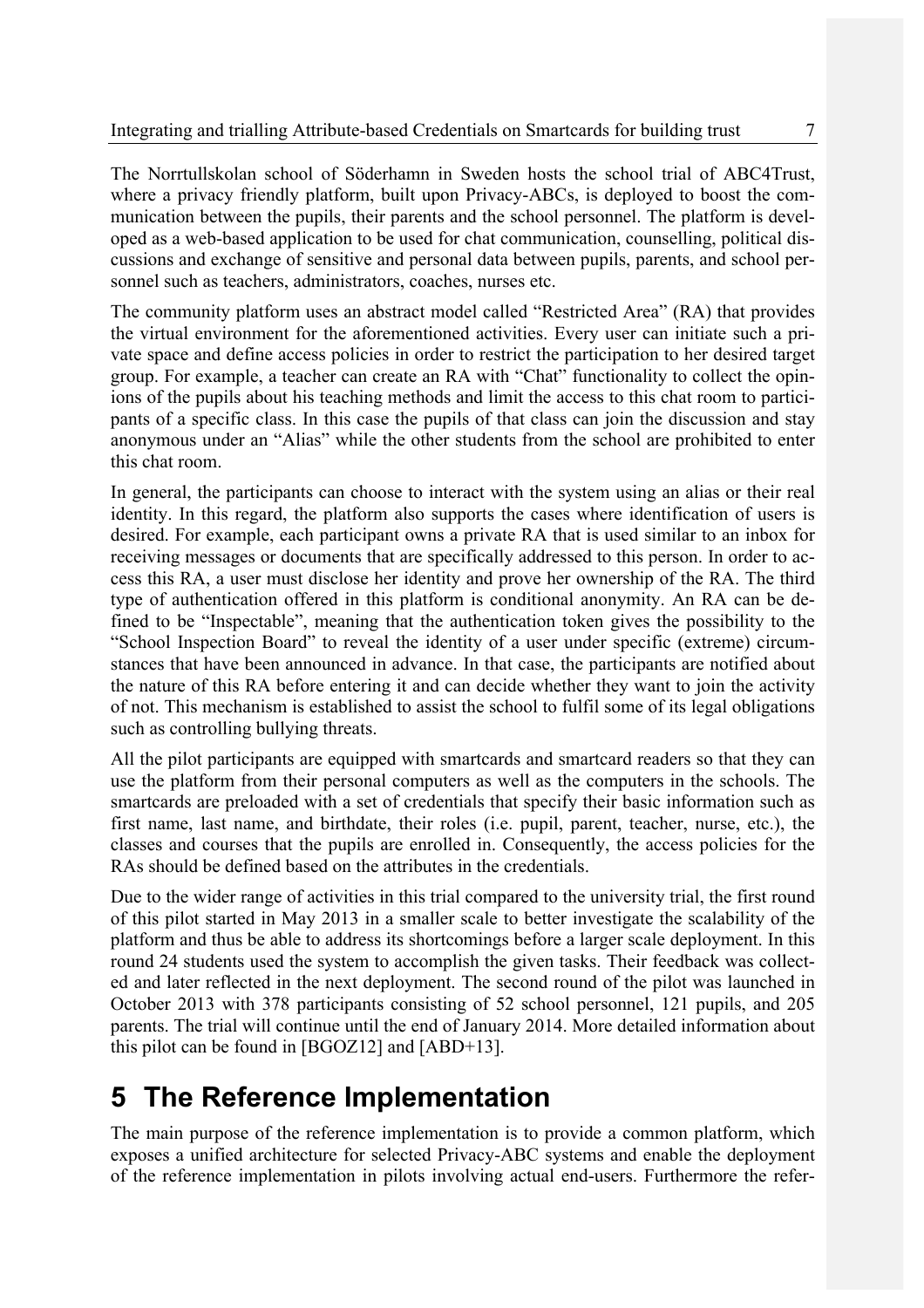ence implementation is a research vehicle for understanding the interoperability issues of the selected ABC systems.

The reference implementation faithfully implements and realises most of the architecture, protocol, and API for Privacy-ABCs as defined in [CKL+11]. It is not a goal of the reference implementation per se to be tuned towards to high performance. Also the reference implementation implements the entire architecture, and as such is very versatile. The reference implementation can easily be deployed, but it will require some tailoring to fit the specific needs of a particular application. The main modification points will be user interface, smartcard application, storage (of keys, credentials, parameters etc.), and perhaps performance. An example is the user interface, which can be simplified in simple application cases.

Figure 4 depicts the communication between parties in an example deployment of the reference implementation. It shows that the user communicates with any other party (i.e. Issuer, Verifier, Inspector, and Revocation Authority) in the system in the same way.



**Figure 4:** Deployment of the ABC4Trust reference implementation

The core end-point at any involved party will always be the ABCE. The ABCE is written in Java since Java gives easy interoperability between platforms. Furthermore, integration with some of the crypto libraries (i.e. Idemix) written in Java is facilitated.

To get a working Privacy-ABC system running, a number of parameters/resources have to be distributed amongst the parties. This includes public key material, credential specifications etc. In order to simplify this process, certain helper classes have been developed. Given various resources, these helpers will populate the key managers and other components used by an ABCE and finally return an initialized ABCE. Each of the helpers is designed for a specific purpose, i.e. User ACBE, Issuer ABCE or Verifier ABCE. The helpers and the produced ABCE can either be used directly or be wrapped into a web-service to allow easy use in user applications.

In order to run the services on each party, an application server is needed, and we chose Jetty for this purpose. This was a natural choice because Jetty is also written in Java. The communication between the entities is done via XML since XML has widespread support and can easily be checked for integrity.

The reference implementation contains a browser plugin (for Firefox and IE) that enables the reference implementation services to talk to the applications. Without the browser plugin, the services would have to resort to cross-site scripting which would not work in any modern

Janu **Form** Janu: **Delet**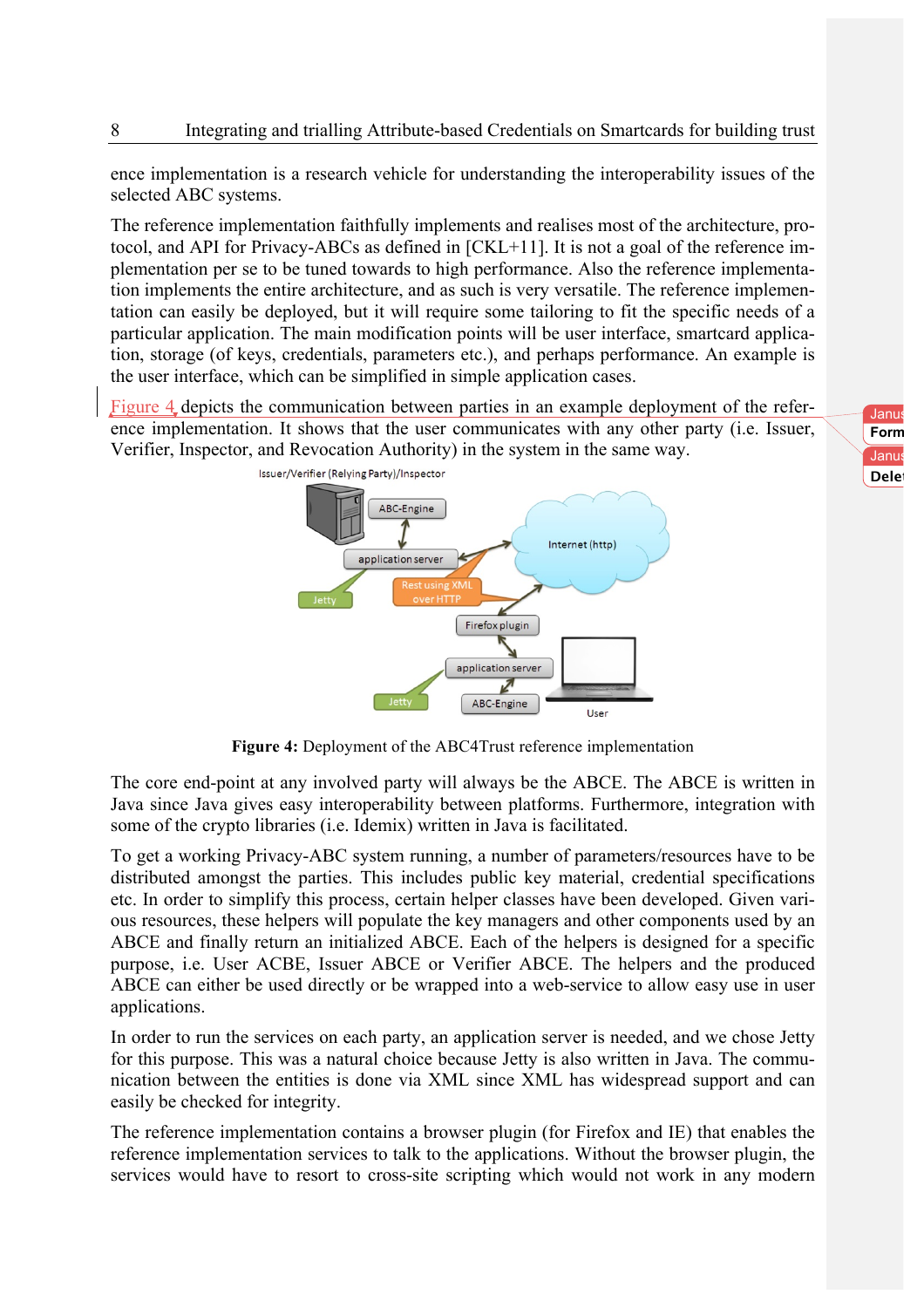browser. Thus, we encapsulate the possible calls to the user's local web service within the browser plugin. This also ensures that we only call the service in the correct way, removing a lot of potential bugs. The browser plugin also offers the functionality to change the users PIN code, unlock the card with the PUK code if the card has been locked due to 3 incorrect PIN inputs. The user can manage her credentials, i.e. view or delete them. Furthermore, the user has the possibility to request a backup or restore the content of the smartcard. In addition to that some debugging information can be obtained via the browser plugin.

A user interface for selecting credentials and pseudonyms is developed as part of the reference implementation. The user interface is presented to the user in case a user needs to present credentials and/or pseudonyms to a verifier.

Along with the reference implementation, ABC4Trust offers a demonstration example that shows how to integrate and deploy the reference implementation in a web setting. The example shows a scenario where a country can issue identity cards to its inhabitants and based on these cards the inhabitants can access a service.

# **6 Smartcard Integration**

## **6.1 Why smartcards?**

In the reference implementation it is possible to use smartcards for storing the user's credentials and her secret key. Having the credentials on a portable device allows the user to use her credentials from any computer that the ABC User service is installed, which was an important feature in the projects' pilots. For example in the school pilot, it allowed the pupils to login to the community interaction platform from home or at school.

Having the user's secret key on the smartcard greatly increases the security of the system. Not only because smartcards are tamper-resistant, making it very hard to retrieve a user's secret key from a smartcard, but also because a malicious adversary needs to get hold of both the smartcard *and* the users PIN-code in order to be able to impersonate her. In addition to that, storing the secret keys on smartcards prevents the users from sharing credentials.

For a more detailed discussion about the benefits of using smartcards, see [Bran00].

## **6.2 Smartcard related Challenges**

Despite of their convenient usage, smartcards can be very surprising during the development phase. In this section we briefly talk about the challenges that we faced during the ABC4Trust projects with regard to the smartcards.

The very first plan of the ABC4Trust project was to use an upcoming novel smartcard platform, which was offering very desirable computation and storage capabilities as well as access to the low level APIs. Unfortunately, after the first release, it turned out, that due to a hardware bug in the communication interface, the platform would not be ready in time to be used in the project. Therefore, the project decided to investigate other available options.

In the first university trial, we used a smartcard from ZeitControl, which turned out to have a multitude of problems. The biggest problem was a random error that we never found the cause for. However, the card was previously detected to have issues with RAM-handling,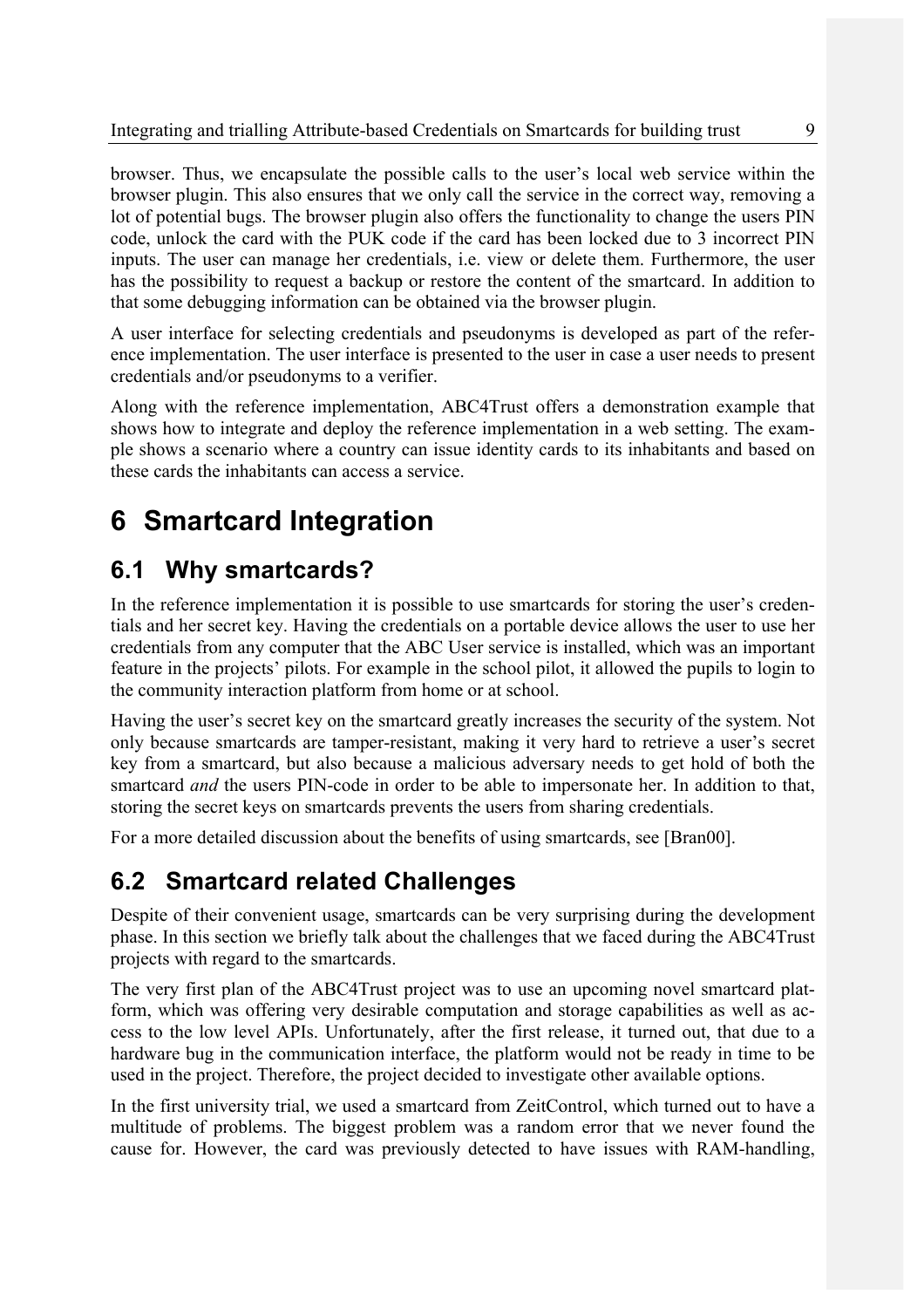which may have been the problem. Later we found out that the card also does not support all the claimed functions.

An implementation challenge at that point was the synchronization between the two CryptoEngines when using the smartcard. We used Java for the Idemix implementation and .NET for the U-Prove part of the ABCE, and therefore two different drivers were needed to communicate with the smartcard. Although this never occurred at the same time, it still caused problems with releasing the lock from the smartcard. Switching to a pure Java implementation after introduction of the new crypto architecture resolved the issue.

Different ways of handling hash functions by U-Prove and Idemix were another challenge that we had to deal with in the early phase. The two engines disagreed on the way to hash a value, so we needed to implement two different hash functions on the smartcards.

As the design of the pilots progressed, we encountered difficulties with the storage space available. There simply was not enough space to support the scenarios in the school trial. Due to this issue and also our interest to increase the performance, the project decided to change the platform to the MULTOS smartcards.

Switching to the MULTOS cards was not a very straightforward process since the developers discovered a variety of issues. More specifically, some functions that MULTOS claimed in the specifications were not implemented on the hardware. In addition to that, some functions did not work in the way they were supposed to, e.g. the modular multiplication. Nevertheless, the developers managed to workaround the issues and ended up with a fully working smartcard application.

Apart from the technical difficulties mentioned above, there have been some challenges in the scenario design process for the pilots with regards to smartcards. The project decided to enable a backup and restore feature in case of stolen, broken or lost smartcards, which posed several issues. In the first place, appropriate measures had to be taken to prevent manipulation of the backup images and preserve their secrecy. In case of the project pilots, there was no need to include the credentials in the backup since they could be always re-issued.

In the university pilot, we relied on a "counter" mechanism for recording the attendance records on the card. If the backup only contains the attendance information, it could be misused to distribute the backup to other students who could then restore the image and suddenly have a working card for evaluation, even though they really did not participate enough in the lectures. As a result we embedded the "deviceID" in the backup image and programmed the smartcard in a way that it rejects the backup images from smartcards belonging to other students (a new card is initialized with the same deviceID as the previous one). This removes the cloning possibility, but an adversary can still misuse the system in another way: The adversary could show up as a new student and evaluate the course again, if she claims her card stolen and gets a new card after submitting her first evaluation. We addressed this threat by limiting the time when one can request a new card to the period before the evaluations starts. The scenario is immune in this case since the credentials will be revoked once the smartcard is reported lost.

In case of the school pilot the backup scenario was slightly more complicated. The pilot needs to ensure that pupils do not lose their aliases in case of a broken card since they are stored only on the smartcard and they are bound to the secret key of the user. As a result, the backup image must contain both the secret key and the alias list in order to transfer them to the new card. The problem was to prevent someone from cloning a card. An adversary can claim her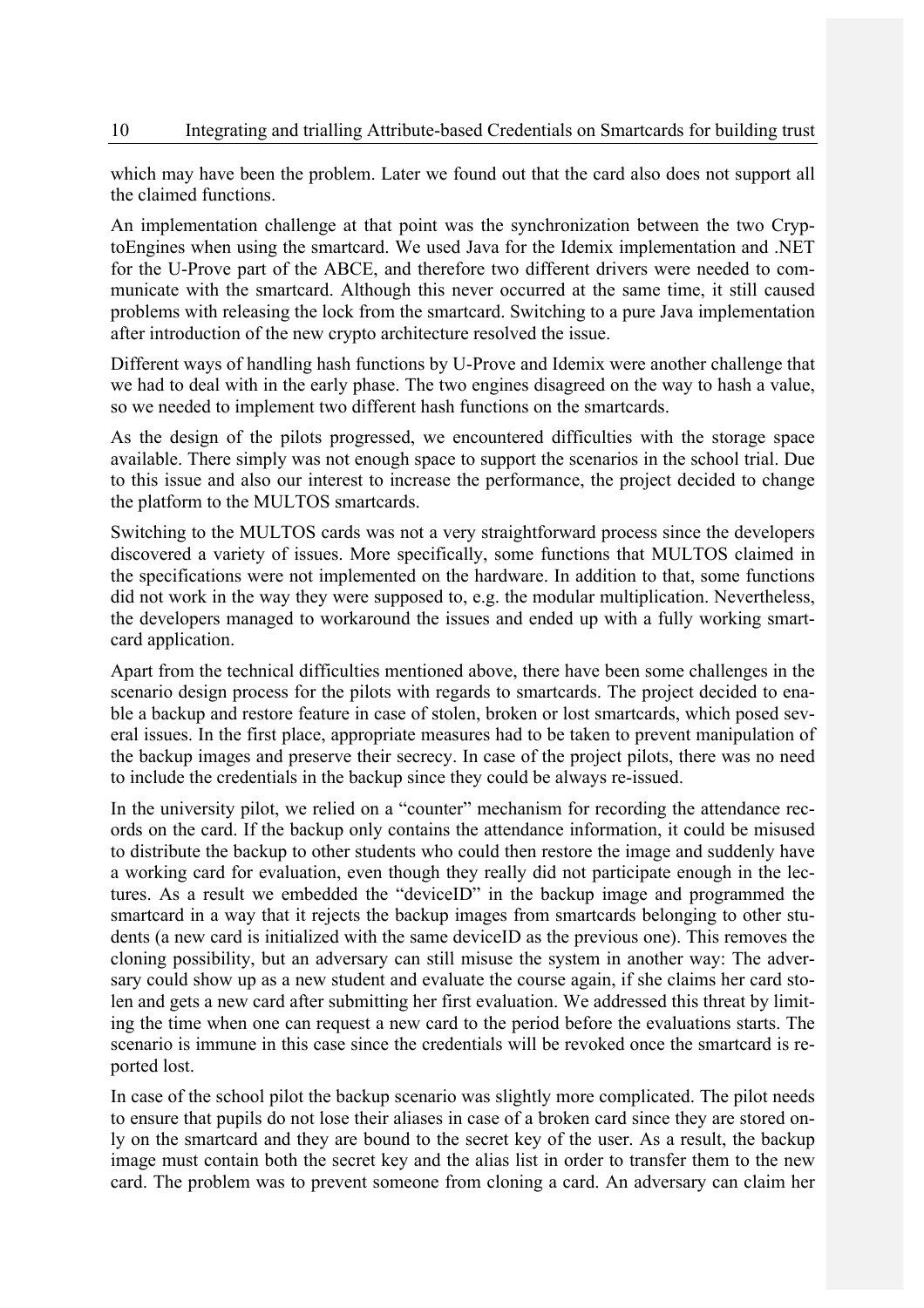card stolen, and get a new one with the same deviceID enabling her to restore the backup image. She can use the new card to obtain new credentials (as the old ones are revoked) and then clone everything to the previous card (with the same deviceID). Essentially this problem cannot be easily fixed apart from not doing backup at all. However, in a pilot environment with 12-15 years old pupils, it makes sense to take the risk of cloned cards rather than going for expensive and complicated solutions.

## **6.3 Performance**

As a better response time is always desired in the pilots, we investigated on the performance of the applications. It turned out that a main performance bottleneck was the smartcard, where especially downloading data from the smartcard was cumbersome, being responsible for 46% of the total time. The graph in Figure 5 shows that for a presentation downloading data from the smart card and smartcard operations were responsible for more than 80% of the total time.



Janu **Form** Janus Dam Nielsen 2008.<br>Dam Nie **Form** Janu **Form** Janu Delet

**Figure 5:** Distribution of time consumption during a presentation

The presentation analysed involved two credentials. The key size was 2048 bits and the total time spent on the presentation was 24.4 seconds. The test was conducted on an Intel duo core 2.2 GHz with 2 GB RAM, running Windows 7 32-bit.

The amount of data that needs to be downloaded from the card decreases on a second presentation on the same PC due to some of the data being cached. It is worth noting that some of the data being downloaded are not secret data, and in principle could be retrieved from another faster source.

As mentioned earlier, smartcards were chosen because they offer a portable and tamperresistant way of storing keys and credentials. If another device offered the same security *and* better performance, for example a smart phone with a hardware backed key store, it could be used instead, giving a better total performance of the application, not to mention the improved usability of not having to carry an extra token. It is the intentions of the project to perform an analysis and develop a prototype of these possibilities.

# **7 Conclusion and Outlook**

The ABC4Trust project has successfully tested the feasibility of implementing Privacy-ABCs on smartcard for real life and large-scale deployments. In this regard, the informal feedback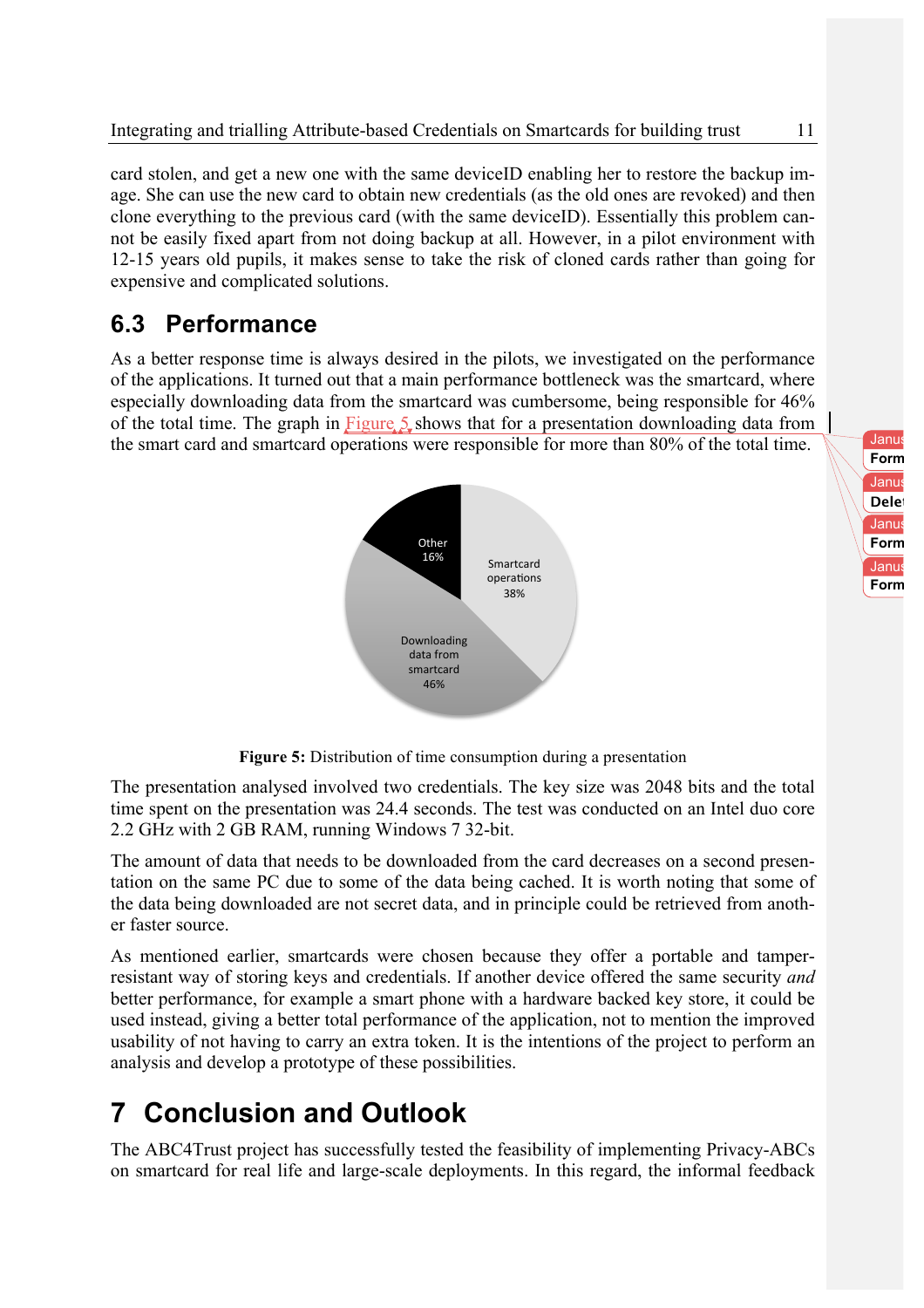about the trials is positive and quite a few of the partners are eager to plan larger trials. Therefore, one can expect wider adoption of Privacy-ABCs in real environment.

From our experience, when it comes to development of high performance and rich functionality applications on smartcards, one could still experience the problem of immaturity of smartcard platforms. As a lesson learnt, the paradigm of universal open access high performance smartcards has not realised yet. Even tough smartcards troubled us during the development phase there is no proper replacement that gives the same level of secure computation and ease of use for the users. As mentioned earlier, ABC4Trust is investigating the possibility of using smartphones as the user token as well, but of course the known issues of smartphones make clear, that this may be no easy exercise.

### **Literature**

- [ABD+13] Abendroth, J., Bcheri, S., Damgaard, K., Ghani, H., Luna, J., Læssøe Mikkelsen, G., Moneta, M., Orski, M., Suri, N., Zwingelberg, H.: *D6.2 Necessary hardware and software package for the school pilot deployment*, Download: https://abc4trust.eu/download/ABC4Trust-D6.2.Hard-and-Software-Packagefor-School-Pilot.pdf, 2013.
- [ALP+12] Abendroth, J., Liagkou, V., Pyrgelis, A., Raptopoulos, C., Sabouri, A., Schlehahn, E., Stamatiou, Y., Zwingelberg, H.: *D7.1 Application Description for Students*, Download: https://abc4trust.eu/download/ABC4Trust-D7.1-Application-Description-Students.pdf, 2012.
- [BGOZ12] Bcheri, S., Goetze, N., Orski, M., Zwingelberg, H.: *D6.1 Application Description for the school deployment,* Download: https://abc4trust.eu/download/ABC4Trust-D6.1-Application-Description-School.pdf, 2012.
- [Bran00] Brands, S.: *Rethinking Public Key Infrastructures and Digital Certificates: Building in Privacy*. MIT Press, 2000, Pp. 15-19.
- [Bran93] Brands, S.: *Untraceable off-line cash in wallets with observers (extended abstract*). In: Proceedings of the  $13<sup>th</sup>$  Annual International Cryptology Conference on Advances in Cryptology, Springer, 1993, Pp. 302–318.
- [CaLy01] Camenisch, J., Lysyanskaya, A.: *An efficient system for non-transferable anonymous credentials with optional anonymity revocation*. In: Birgit Pfitzmann: Proceedings of the International Conference on the Theory and Application of Cryptographic Techniques: Advances in Cryptology Springer, 2001, Pp. 93-118.
- [CaLy04] Camenisch, J. and Lysyanskaya, A.: *Signature schemes and anonymous credentials from bilinear maps.* In: Matt Franklin: Proceedings of the 24<sup>th</sup> Annual International Cryptology Conference, Springer, 2004, Pp. 56–72.
- [Chau85] Chaum, D.: *Security without identification: Transaction systems to make big brother obsolete*. In: Peter J. Denning: Communications of the ACM, ACM, 1985, Pp. 1030-1044.
- [CKL+11] Camenisch, J., Krontiris, I., Lehmann, A., Neven, G., Paquin, C., Rannenberg, K., Zwingelberg, H.: *D2.1 Architecture for Attribute-based Credential Technol-*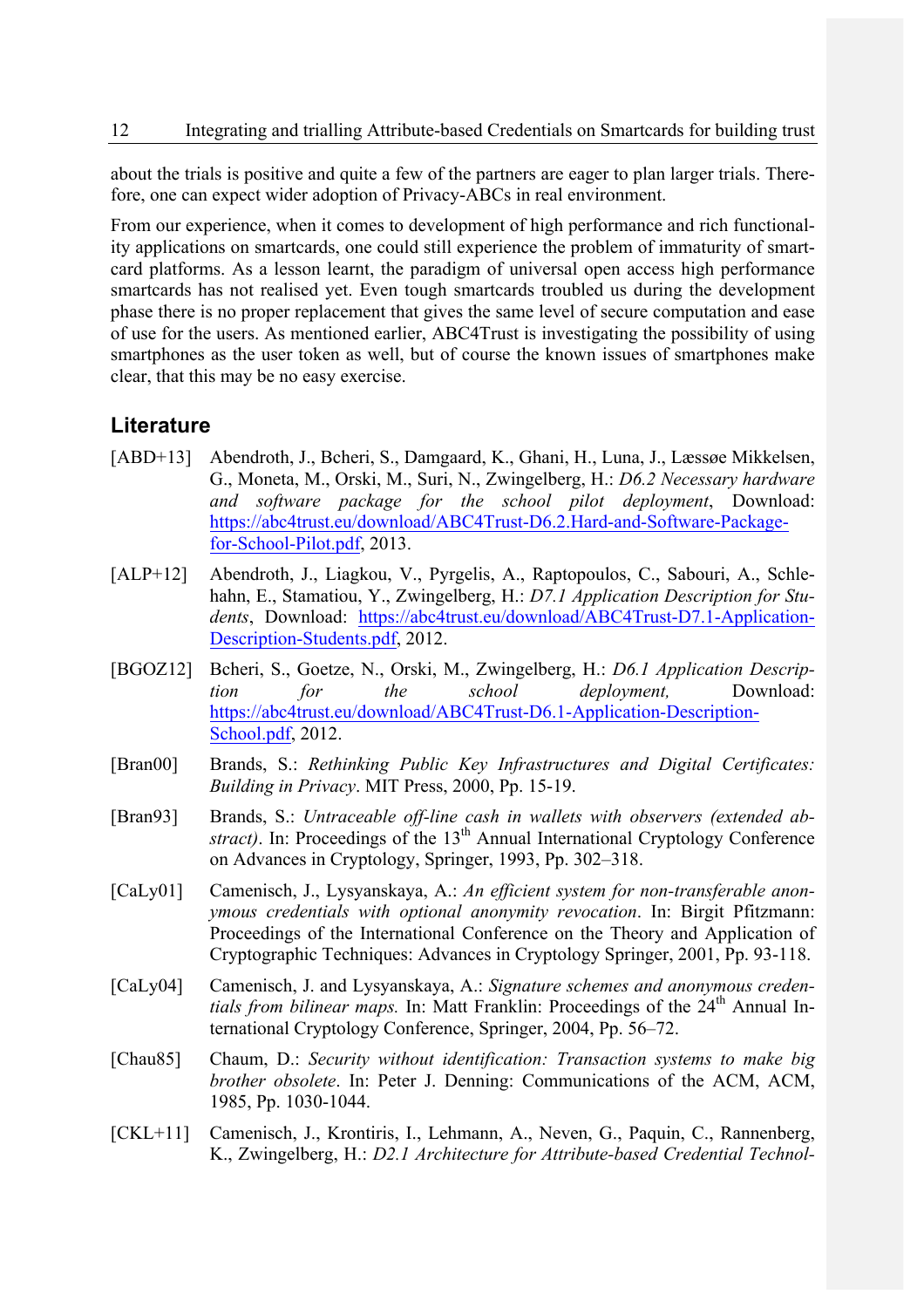*ogies*. Download: https://abc4trust.eu/download/ABC4Trust-D2.1-Architecture-V1.2.pdf, 2011.

- [DGL+12] Damgaard, K., Ghani, H., Goetze, N., Lehmann, A., Liagkou, V., Luna, J., Læssøe Mikkelsen, G., Pyrgelis, A., Stamatiou, A.: *D7.2 Necessary hardware and software package for the student pilot deployment*, Download: https://abc4trust.eu/download/ABC4Trust-D7.2.Hard-and-Software-Packagefor-Student-Pilot.pdf, 2012.
- [Find13] Findahl, Olle: *Swedes and the Internet*. Download: https://www.iis.se/docs/Swedes\_and\_the\_internet-2013.pdf, 2013.
- [Rann00] Rannenberg, Kai: *Multilateral Security – A concept and examples for balanced security*; Pp. 151-162 in: Proceedings of the 9th ACM New Security Paradigms Workshop 2000, September 19-21, 2000 Cork, Ireland; ACM Press; ISBN 1- 58113-260-3
- [SaKR12] Sabouri, A., Krontiris, I., Rannenberg, K.: *Attribute-Based Credentials for Trust (ABC4Trust)*. In: Simone Fischer-Hübner et. al.: Proceedings of  $9<sup>th</sup>$  International Conference on Trust, Privacy and Security in Digital Business, Springer, 2012, Pp. 218-219.

### **CV**

Ahmad Sabouri received the B.Sc. degree in Computer Engineering in 2009 from the University of Tehran and the M.Sc. in Information Networking in 2011 from Carnegie Mellon University. Since then, he is a scientific researcher and doctoral candidate with the Deutsche Telekom Chair of Mobile Business and Multilateral Security at Goethe University Frankfurt.

#### **Kontakt**

Ahmad Sabouri Grüneburgplatz 1 60323 Frankfurt am Main Tel. +49 69 798 34705 Fax +49 69 798 35004 E-Mail: ahmad.sabouri@m-chair.de

#### **CV**

Jonas Lindstrøm Jensen received the M.Sc. degree in mathematics in 2009 and the Ph.D. Degree in number theory in 2012, both at Aarhus University, and has since 2013 worked at the Alexandra Institute as R&D specialist.

#### **Kontakt**

Dr. Jonas Lindstrøm Jensen The Alexandra Institute Aabogade 34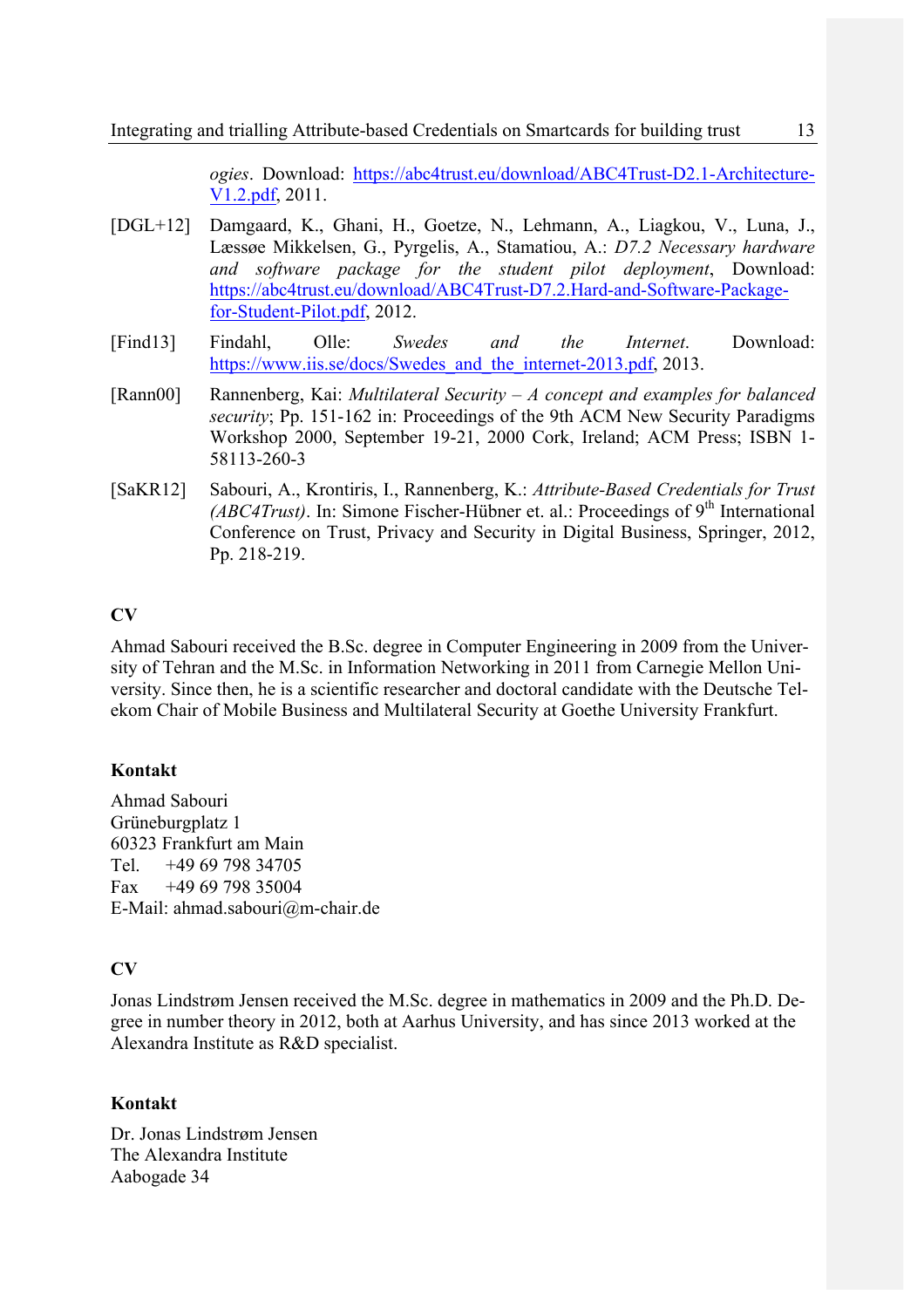8200 Aarhus N, Denmark Tel. +45 51 72 89 30 E-Mail: jonas.l.jensen@alexandra.dk

### **CV**

Kasper Lyneborg Damgård received his M.Sc. in computer science in 2011from the University of Aarhus. Since then, he has been employed by the Alexandra Institute A/S as a research and innovation specialist in the security lab focusing on MPC and it-security.

#### **Kontakt**

Kasper Lyneborg Damgård The Alexandra Institute Aabogade 34 8200 Aarhus N, Denmark Tel. +45 30 55 33 86 E-Mail: kasper.damgaard@alexandra.dk

### **CV**

Janus Dam Nielsen received the M.Sc. degree in computer science and the Ph.D. degree in programming languages from Aarhus University, Aarhus, Denmark, in 2006 and 2009, respectively. Since then, he has been with the Alexandra Institute A/S, Aarhus, Denmark, where he is currently Senior Research and Innovation specialist. His main areas of research interest are it-security, identity management, and secure computation.

### **Kontakt**

Dr. Janus Dam Nielsen Kasper Lyneborg Damgård The Alexandra Institute Aabogade 34 8200 Aarhus N, Denmark Tel. +45 40 83 09 10 E-Mail: janus.nielsen@alexandra.dk

### **CV**

Kai Rannenberg holds the Deutsche Telekom Chair of Mobile Business & Multilateral Security since 2002. Before he was with the System Security Group at Microsoft Research Cambridge, UK, focussing on "Personal Security Devices & Privacy Technologies". Since 1991 Kai is active in the ISO standardization of IT Security and Criteria. Since March 2007 he is Convenor of the ISO/IEC JTC 1/SC 27/WG 5 Identity management and privacy technologies". Kai is active in the Council of European Professional Informatics Societies (CEPIS) chairing its Legal & Security Issues Special Interest Network (CEPIS LSI) since 2003. Kai's research interests include: Mobile applications and Multilateral Security in e.g. Mobile Business, Mobile Commerce, Mobile Banking, and Location Based Services.